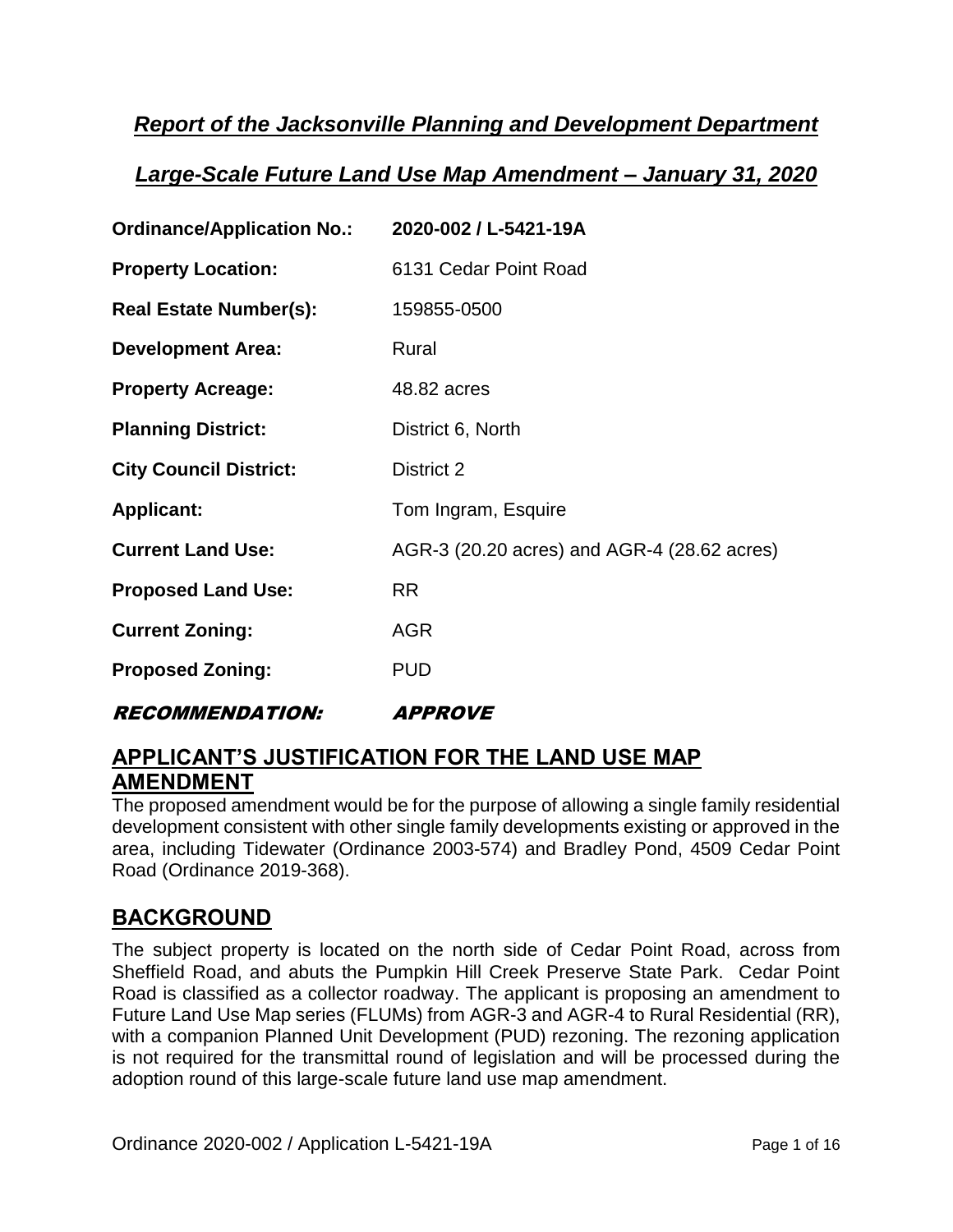The subject site is currently being used as a single-family residence and for silviculture uses. The Pumpkin Hill Creek State Preserve is located to the north and west of the subject site. Undeveloped agriculturally-designated privately-owned land abuts the subject site to the east and to the northwest.

The applicant referred to two entitled developments in their application: Tidewater and Bradley Pond. Tidewater is located approximately 34 of a mile to the west of the subject site. The development has a designation of RR land use and PUD zoning. The rezoning for this site was adopted in 2003 and allows for a maximum of 398 single-family homes of varying lot widths (80 – 110 feet) and 50 acres of open space; the total acreage of the site is approximately 211.6 acres. Bradley Pond is located approximately 1.5 miles to the west of the subject site. The development is within the Low Density Residential (LDR) and RR land use categories with a recently adopted (August 2019) rezoning to PUD. This development is for a single-family residential project, with a maximum of 139 units of varying lot widths (50 – 70 feet). For both developments, public water and sewer has been/will be made available.

#### **The adjacent land use categories, zoning districts and property uses are as follows:**

*North:* Land Use: AGR-3 and AGR-4 Zoning: AGR Property Use: Residential/agricultural and State Park

- *South:* Land Use: AGR-3 Zoning: AGR Property Use: State Park
- *East:* Land Use: AGR-3 Zoning: AGR Property Use: Undeveloped
- *West:* Land Use: AGR-2 and AGR-4 Zoning: AGR Property Use: Residential/agricultural and State Park

### **IMPACT ASSESSMENT**

Potential impacts of a proposed land use map amendment have been analyzed by comparing the Development Impact Standards for the subject site's existing vs. proposed land use categories unless maximum density/intensity is noted on the Annotated FLUM or is in a site specific policy. Development Impact Standards are detailed in FLUE Policy 1.2.16, *Development Standards for Impact Assessment*. These standards produce development potentials as shown in this section.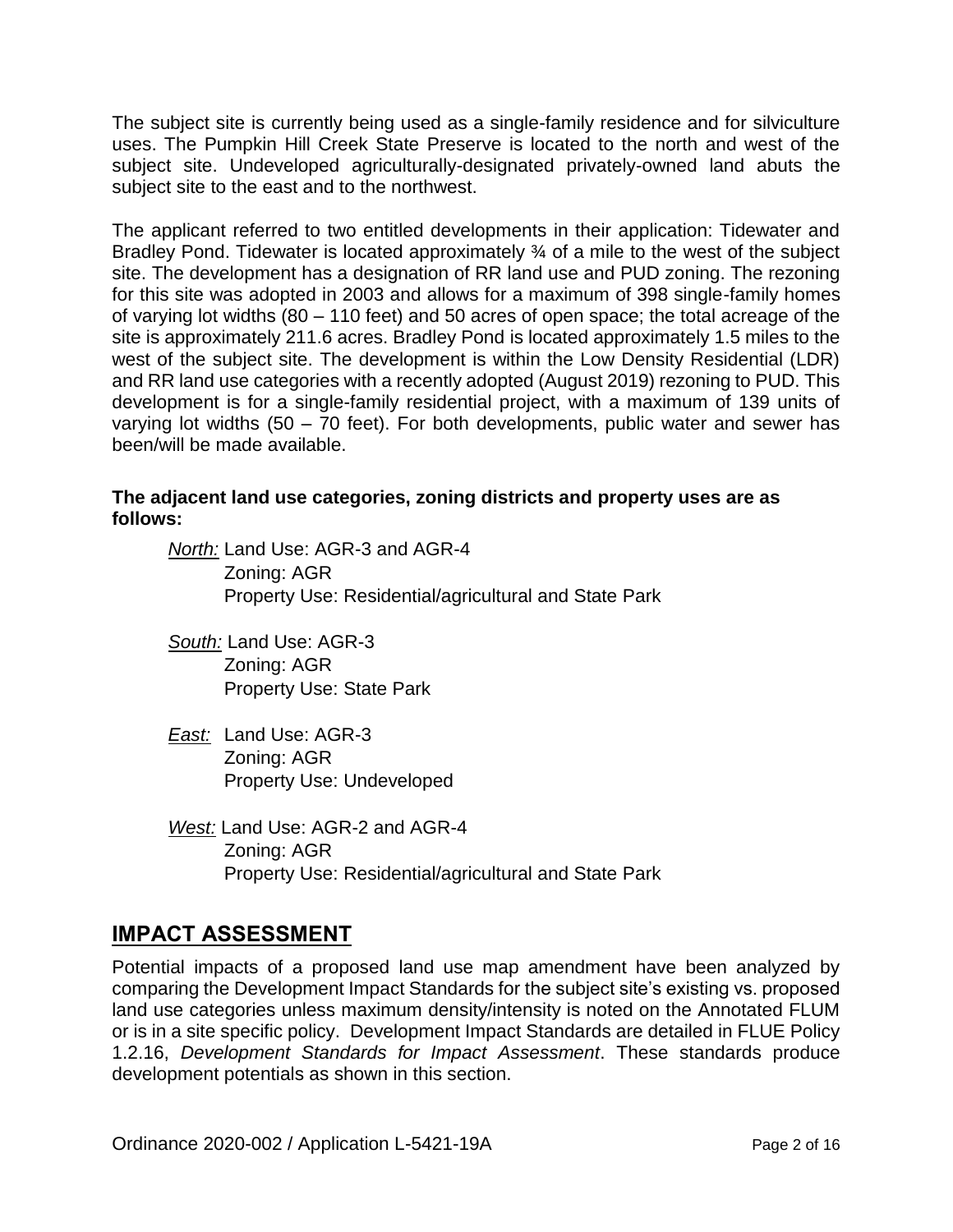| <b>Development Analysis</b>                  |                                                         |                         |  |
|----------------------------------------------|---------------------------------------------------------|-------------------------|--|
| Development Boundary                         | <b>Rural Area</b>                                       |                         |  |
| Roadway Frontage Classification / State Road | Cedar Point Road (collector)                            |                         |  |
| Plans and/or Studies                         | North Vision Plan                                       |                         |  |
| <b>Site Utilization</b>                      | <b>Current: Residential and</b>                         | Proposed: Single family |  |
|                                              | silviculture                                            | residential development |  |
| Land Use / Zoning                            | Current:                                                | Proposed:               |  |
|                                              | AGR-3 and AGR-4                                         | <b>RR</b>               |  |
| Development Standards for Impact             | Current: 1 dwelling unit per                            | Proposed: 2 dwelling    |  |
| Assessment                                   | 2.5 acres (AGR-4); 1                                    | units per acre          |  |
|                                              | dwelling unit per 10 acres                              |                         |  |
|                                              | $(AGR-3)$                                               |                         |  |
| Development Potential                        | Current: 12 dwelling units                              | Proposed: 97 dwelling   |  |
|                                              | (AGR-4) and 2 dwelling                                  | units                   |  |
|                                              | units (AGR-3)                                           |                         |  |
| Net Increase or Decrease in Maximum          | Increase of 83 dwelling units                           |                         |  |
| Density                                      |                                                         |                         |  |
| Net Increase or Decrease in Potential Floor  | Not applicable                                          |                         |  |
| Area                                         |                                                         |                         |  |
| <b>Population Potential</b>                  | Current: 37 people                                      | Proposed: 258 people    |  |
| <b>Special Designation Areas</b>             |                                                         |                         |  |
| <b>Aquatic Preserve</b>                      | Not applicable                                          |                         |  |
| Septic Tank Failure Area                     | Not applicable                                          |                         |  |
| <b>Airport Environment Zone</b>              | Not applicable                                          |                         |  |
| <b>Industrial Preservation Area</b>          | Not applicable                                          |                         |  |
| <b>Cultural Resources</b>                    | Not applicable                                          |                         |  |
| <b>Archaeological Sensitivity</b>            | High, Medium and Low                                    |                         |  |
| <b>Historic District</b>                     | Not applicable                                          |                         |  |
| Coastal High Hazard/Adaptation Action Area   | Not applicable                                          |                         |  |
| Groundwater Aquifer Recharge Area            | Not applicable                                          |                         |  |
| <b>Wellhead Protection Zone</b>              | Not applicable                                          |                         |  |
| <b>Boat Facility Siting Zone</b>             | Not applicable                                          |                         |  |
| <b>Brownfield</b>                            | Not applicable                                          |                         |  |
| <b>Public Facilities</b>                     |                                                         |                         |  |
| Potential Roadway Impact                     | 793 net new daily vehicular trips                       |                         |  |
| Potential Public School Impact               | 33 students                                             |                         |  |
| <b>Water Provider</b>                        | <b>JEA</b>                                              |                         |  |
| Potential Water Impact                       | Increase of 22,078 gpd                                  |                         |  |
| Sewer Provider                               | <b>JEA</b>                                              |                         |  |
| <b>Potential Sewer Impact</b>                | Increase of 16,559 gpd                                  |                         |  |
| <b>Potential Solid Waste Impact</b>          | Increase of 215.8 tons per year                         |                         |  |
| Drainage Basin/Sub-basin                     | St. Johns River, Downstream of Trout River /            |                         |  |
|                                              | Clapboard Creek (bayou)                                 |                         |  |
| <b>Recreation and Parks</b>                  | <b>Bogey Creek Landing</b>                              |                         |  |
| <b>Mass Transit Access</b>                   | Not applicable                                          |                         |  |
| <b>Natural Features</b>                      |                                                         |                         |  |
| Elevations                                   | 10-18 feet                                              |                         |  |
| <b>Land Cover</b>                            | 1180- Residential, rural - one unit on 2 or more acres; |                         |  |
|                                              | 4110- Pine flatwoods; 5300- Reservoirs - pits,          |                         |  |
|                                              | retention ponds, dams; 6170- Mixed wetland              |                         |  |
|                                              | hardwoods; 6250- Hydric pine flatwoods; 6300-           |                         |  |
|                                              | Wetland forested mixed                                  |                         |  |

# **Land Use Amendment Impact Assessment - Application Number L-5421-19A**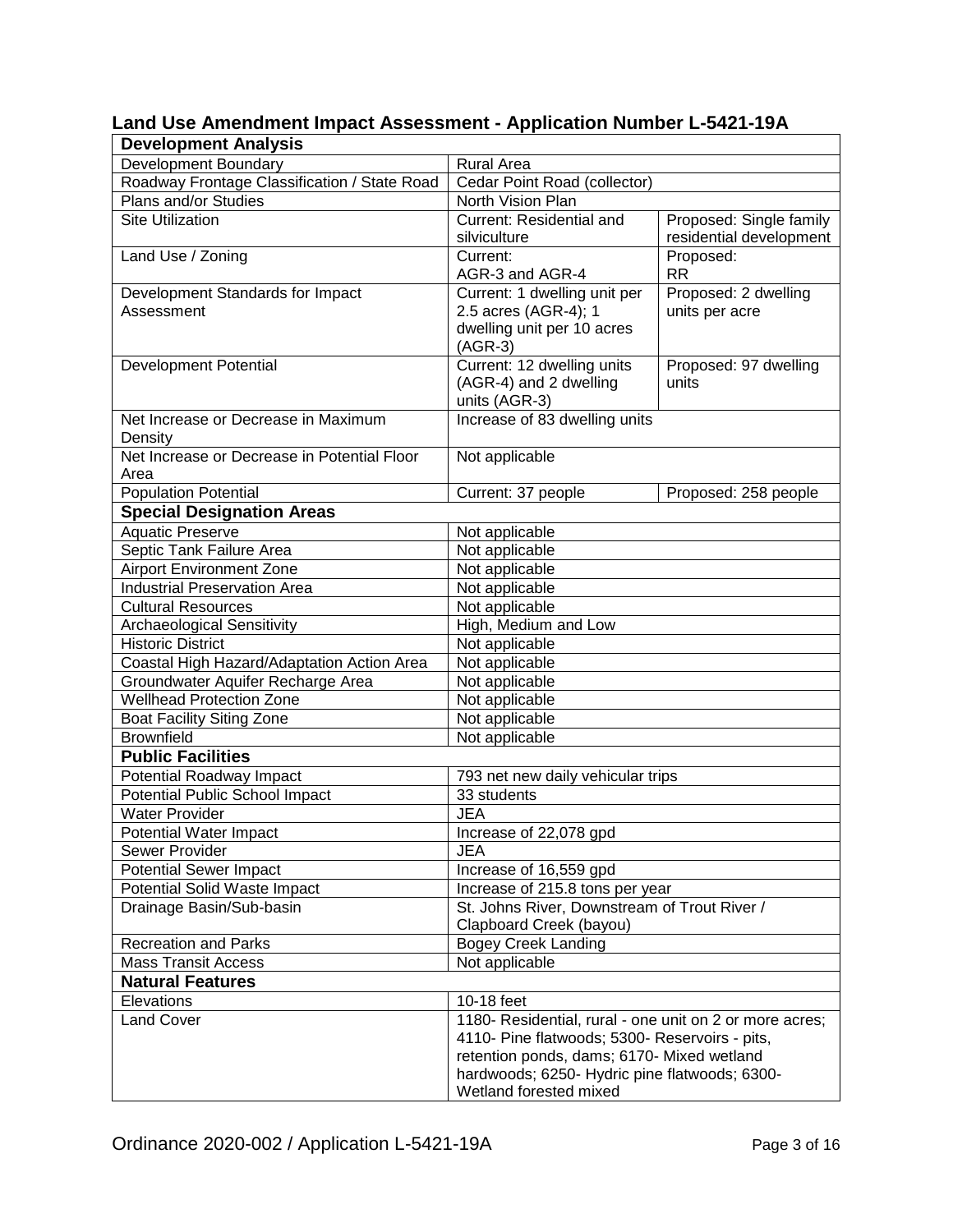| <b>Development Analysis</b>                    |                                                      |
|------------------------------------------------|------------------------------------------------------|
| Soils                                          | 24 (Hurricane & Ridgewood soils 0-5% slopes), 32     |
|                                                | (Leon fine sand 0-2%slopes), 58 (Pottsburg fine sand |
|                                                | high 0-3% slopes), and 62 (Rutlege mucky fine sand   |
|                                                | 0-2% slopes frequently flooded)                      |
| Flood Zones                                    | Not applicable                                       |
| Wetlands                                       | 6250 (wet pinelands/hydric pine), 6460 (mixed scrub- |
|                                                | shrub wetland), and 6170 (mixed wetland hardwoods)   |
| Wildlife (applicable to sites greater than 50) | Not applicable                                       |
| acres)                                         |                                                      |

#### **Utility Capacity**

The calculations to determine the water and sewer flows contained in this report and/or this spreadsheet have been established by the City of Jacksonville Planning and Development Department and have been adopted by JEA solely for the purpose of preparing this report and/or this spreadsheet. The method of calculating water and sewer flows in order to properly size infrastructure shall continue to be based on JEA's Water, Sewer and Reuse for New Development Projects document (latest edition). A JEA letter of service availability has been provided and is on file with the Planning and Development Department. The letter, dated October 23, 2019, identifies an existing 12-inch water main and 8-inch force main within the right-of-way of Cedar Point Road approximately 400 feet west of Boney Road (which is approximately 4,500 feet to the west of the subject site). The potable water connection point was not reviewed for site fire protection requirements. Private fire protection analysis will be required. Additionally, connection to the JEA-owned sewer system will require the design and construction of an onsite, JEA owned and maintained pump station, and a JEA dedicated force main (min. 4-inch diameter).

#### **Transportation**

The Planning and Development Department completed a transportation analysis (memo on file) and determined that the proposed amendment has the potential to result in an increase of 793 net new daily vehicular trips. This analysis is based upon the comparison of what potentially could be built on that site (as detailed in FLUE Policy 1.2.16 Development Standards for Impact Assessment) versus the maximum development potential. Trips generated by the new development will be processed through the Concurrency and Mobility Management System Office.

#### Transportation Element

Policy 1.2.1 The City shall use the Institute of Transportation Engineers *Trip Generation Manual*, latest edition, to determine the number of trips to be produced or attracted to a particular land use when assessing a traffic impact.

#### Capital Improvements Element

Policy 1.6.1 Upon adoption of the Mobility Plan implementing ordinance, the City shall cease transportation concurrency and use a quantitative formula for purposes of assessing a landowner's mobility fee for transportation impacts generated from a proposed development, where the

Ordinance 2020-002 / Application L-5421-19A Page 4 of 16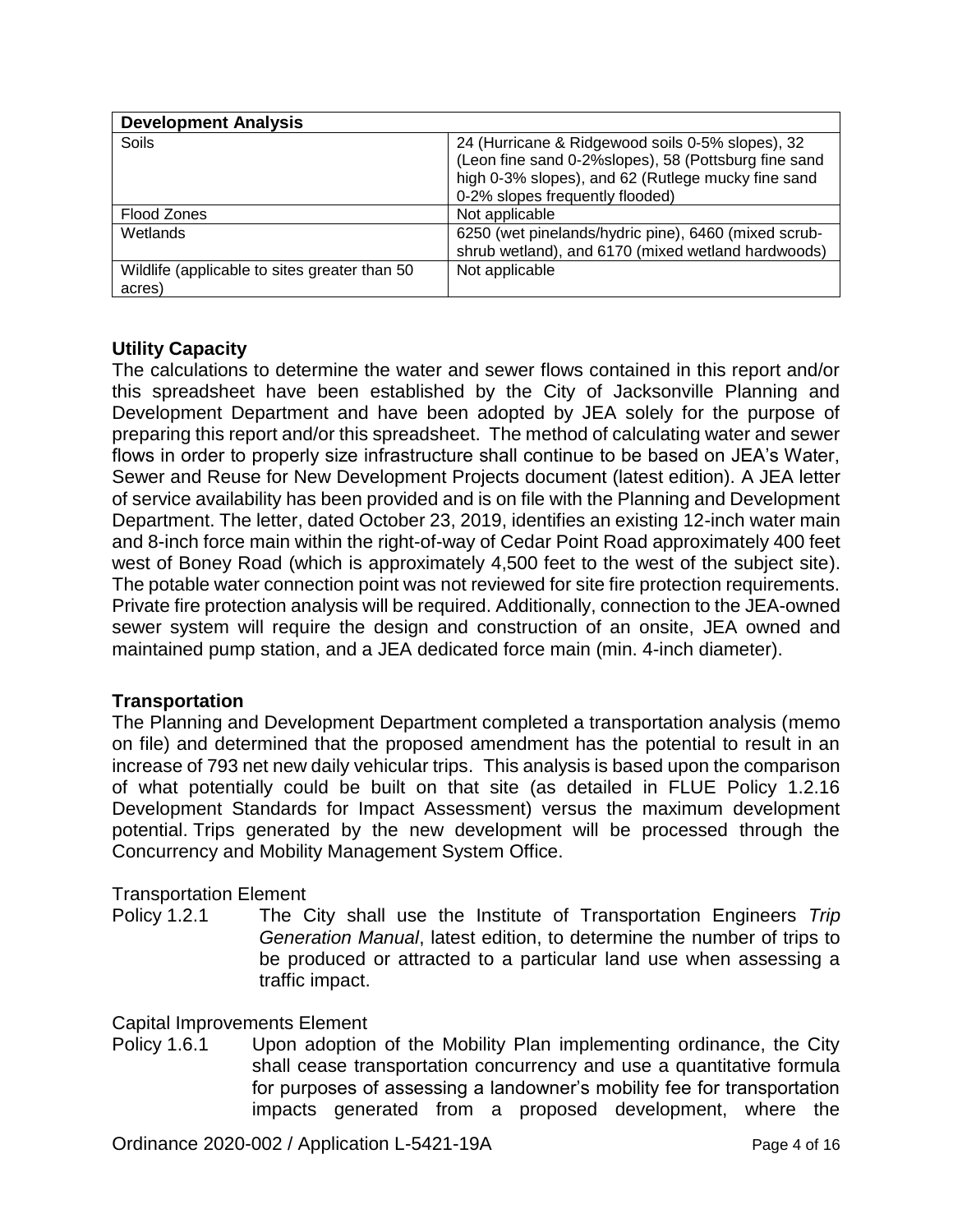landowner's mobility fee shall equal the cost per vehicle miles traveled (A); multiplied by the average vehicle miles traveled per Development Area (B); multiplied by the daily trips (C); subtracted by any trip reduction adjustments assessed to the development.

#### Supplemental Transportation Information

**Objective 2.4** of the Transportation Element (TE) of the 2030 Comprehensive Plan requires that the City shall coordinate the mobility circulation system with the future land uses shown on the Future Land Use Map series in order to ensure that roads, road improvements and other mobility alternative improvements are provided as necessary to support development in an economically efficient and environmentally sound manner.

**Policy 2.4.2** of the TE of the 2030 Comprehensive Plan requires that the City shall amend the adopted Comprehensive Plan to incorporate the data and analysis generated by a periodic regional transportation model and study and facilitate the implementation of the study recommendations.

These two Comprehensive Plan policies ensure that the transportation impact related to land use amendments are captured in the Long Range Transportation Plan (LRTP) that is conducted every 5 years. This analysis includes the cumulative effect of all land use amendments that were approved within this time period. This plan identifies the future transportation needs and is used to create cost feasible roadway needs that can be funded by the City's Mobility Strategy Plan.

Mobility needs vary throughout the city and in order to quantify these needs, the city was divided into 10 Mobility Zones. The Mobility Strategy Plan identifies specific transportation strategies and improvements to address traffic congestion and mobility needs for each mode of transportation. The project site is located in Mobility Zone 3.

Existing available roadway capacity for the vehicle/truck mode for the entire zone was tested based on volume demand to capacity ratio (V/C), where the average daily traffic volumes determined from the most recent City of Jacksonville traffic count data were compared to the *Maximum Service Volumes* (*MSV*) from the current *FDOT Quality/Level of Service Handbook (2012*) for each functionally classified roadway within the zone. A V/C ratio of 1.0 indicates the roadway network is operating at its capacity.

The result of the V/C ratio analysis for the overall Mobility Zone 3 is 0.52.

Based on impact assessment standards, the proposed land use amendment has the development potential of 97 single-family dwelling units and could generate approximately 916 daily vehicular trips onto the roadway network; whereas the current land use categories have the development potential of 13 single-family dwelling units, which could generate 123 daily trips. The subject site is accessible via Cedar Point Road, a 2-lane collector facility between Boney Road and New Berlin Road. The Transportation Planning Division recommends that a traffic operational analysis of the adjacent roadway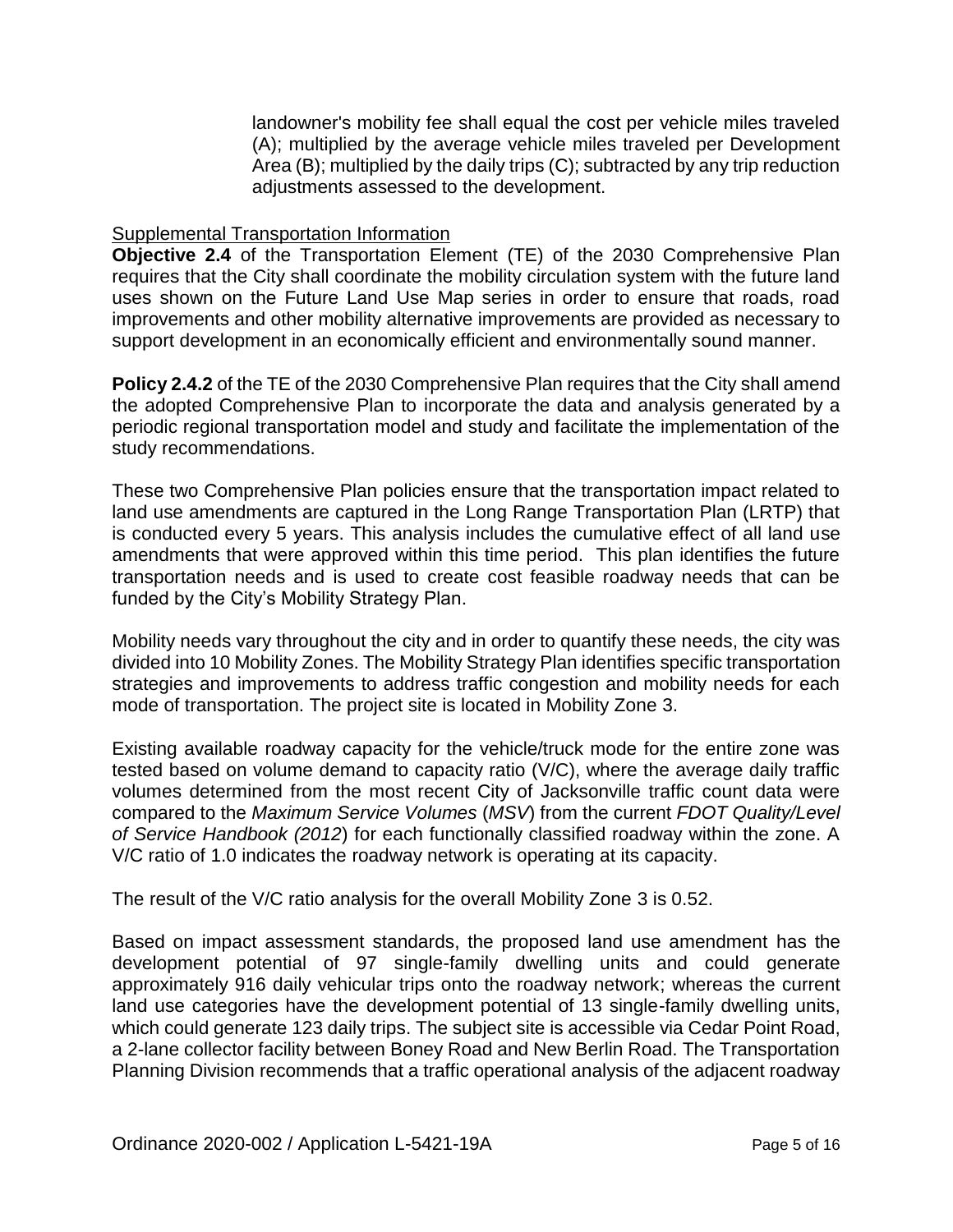network be conducted by a licensed professional traffic engineer, to determine the impact to the external trips as a result of the land use change.

#### **School Capacity**

Based on the impact assessment standards detailed in FLUE Policy 1.2.16, the 48.82 acre proposed land use map amendment has a development potential of 97 single-family dwelling units. The proposed development was analyzed in accordance with the adopted level of service standards (LOS) for school capacity as established in the Interlocal Agreement (ILA) and the Public Schools and Facilities Element. The ILA was entered into in coordination with the Duval County Public School System (DCPS) and the other municipalities within Duval County.

School concurrency LOS is the methodology used to analyze and to determine whether there is adequate school capacity for each school type (elementary, middle, and high school) to accommodate a proposed development. The LOS (105% of permanent capacity) is based on Concurrency Service Areas (CSAs), not the closest school in the area for elementary, middle and high schools, as well as on other standards set forth in the City of Jacksonville School Concurrency Ordinance.

In evaluating the proposed residential development for school concurrency, the following results were documented:

- Elementary School
	- o Concurrency Service Area (CSA) 7
	- o 2019/2020 enrollment: 3,192
	- o Current utilization: 89%
	- o New student development from amendment: 16
	- o 5-year utilization: 84%
	- o Available seats in CSA 7: 86
	- $\circ$  Available seats in adjacent CSA(s): 5 and 1 is 7,407
- Middle School
	- o CSA 1
	- o 2019/2020 enrollment: 8,270
	- o Current utilization: 83%
	- o New student development from amendment: 8
	- o 5-year utilization: 88%
	- o Available seats in CSA 1: 307
	- o Available seats in adjacent CSA(s): 5 and 7 is 58
- High School
	- o CSA 7
	- o 2019/2020 enrollment: 2,163
	- o Current utilization: 98%
	- o New student development from amendment: 9
	- o 5-year utilization: 89%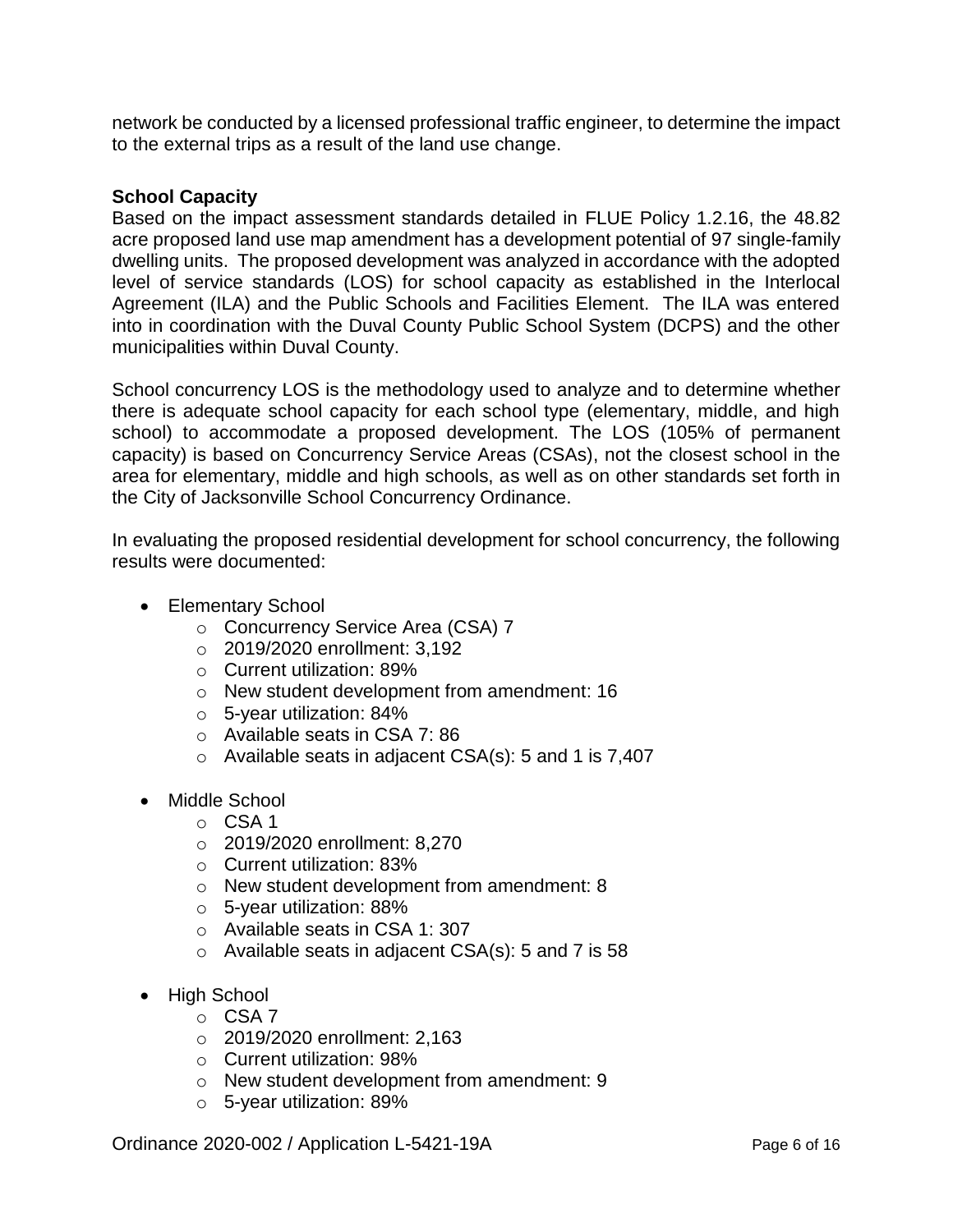- o Available seats in CSA 7: 709
- $\circ$  Available seats in adjacent CSA(s): 5 and 1 is 3,113

The analysis of the proposed residential development reveals no deficiency for school capacity within the CSA and adjacent CSAs. Potential school capacity impacts will be addressed through the Concurrency and Mobility Management System Office.

#### Public School Facilities Element

- Policy 2.3.2 The City will coordinate with DCPS to establish plan review procedures to manage the timing of Future Land Use Map amendments and other land use decisions so that these decisions coordinate with adequate school capacity.
- Policy 2.3.3 The City will take into consideration the DCPS comments and findings on the availability of adequate school capacity in the evaluation of comprehensive plan amendments, and other land use decisions as provided in Section 163.3177(6)(a), F.S. and development of regional impacts as provided in 1380.06, F.S

#### Supplemental School Information

The following additional information regarding the capacity of the assigned neighborhood schools is provided by the Duval County School Board. This information is not based on criteria utilized by the City of Jacksonville School Concurrency Ordinance. Note that the percentage occupied may not appear correct due to ESE space requirements.

- New Berlin Elementary School
	- o CSA 7
	- o Amendment student generation: 16
	- o School Capacity including permanent spaces and portables: 1,296
	- o Current enrollment 20 day county for 2019/2020: 1,213
	- o Percent Occupied: 94%
	- o 4-year projection: 86%
- Oceanway Middle School
	- $O$  CSA 1
	- o Amendment student generation: 8
	- o School Capacity including permanent spaces and portables: 1,241
	- o Current enrollment 20 day county for 2019/2020: 1,074
	- o Percent Occupied: 87%
	- o 4-year projection: 83%
- First Coast High School
	- o CSA 7
	- o Amendment student generation: 9
	- o School Capacity including permanent spaces and portables: 2,212
	- o Current enrollment 20 day county for 2019/2020: 2,163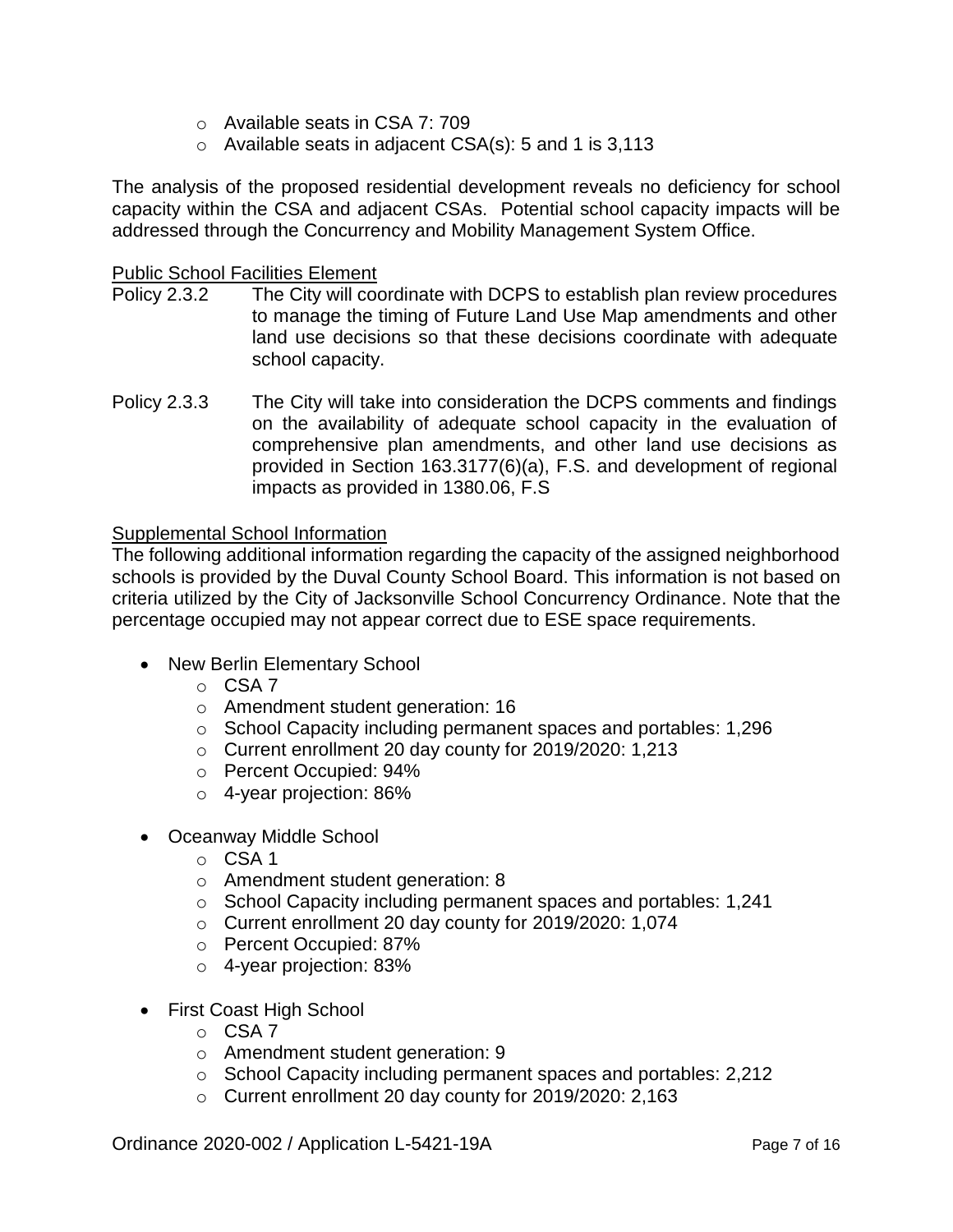- o Percent Occupied: 98%
- o 4-year projection: 103%

#### **Archaeological Sensitivity**

According to the Duval County Archaeological Predictive Model, the subject property is located within an area of low, medium and high sensitivity for the presence of archaeological resources. Projects that move forward through the Site Review process may be required to perform a Professional Archaeological Reconnaissance Survey on the portion of the site that is in a high sensitivity area. If archaeological resources are found during future development/redevelopment of the site, Section 654.122 of the Code of Subdivision Regulations should be followed.

#### Historic Preservation Element

Policy 1.2.6 The Planning and Development Department shall maintain and update for planning and permitting purposes, a U.S.G.S. series of topographic maps upon which recorded archaeological sites are shown.

#### **Wetlands**

Review of City data indicates the potential existence of wetlands on the subject site and as such, based upon the city's geographic information data, the Planning and Development Department has determined the general location, type(s), size, quality and functional value of all wetlands located within the boundaries of the application site. Based on the information noted below, the proposed amendment is consistent with the Conservation/Coastal Management Element (CCME) wetlands policies.

#### Wetlands Characteristics:

| <b>Approximate Size:</b>               | 14.5 Acres                                                                                                                                                                                                                                                                                                   |
|----------------------------------------|--------------------------------------------------------------------------------------------------------------------------------------------------------------------------------------------------------------------------------------------------------------------------------------------------------------|
| General Location(s):                   | An isolated pocket of Category III wetlands (0.5 of an acre) is<br>located in the southwest corner of the site, with the remainder,<br>approximately 14 acres of Category II wetlands, running<br>through the site from the northeast corner to the center of the<br>southern property line.                 |
| Quality/Functional<br>Value:           | The wetland has a high functional value for water filtration<br>attenuation and flood water capacity and has a direct impact<br>on the City's waterways.                                                                                                                                                     |
| Soil Types/<br><b>Characteristics:</b> | (24) Hurricane and Ridgewood soils, 0 to 5% slopes – The                                                                                                                                                                                                                                                     |
|                                        | Hurricane and Ridgewood series consists of nearly level and<br>gently sloping, somewhat poorly drained, sandy soils. These<br>soils formed in thick deposits of marine sand. They are on<br>rises and knolls. Hurricane soils are moderately rapidly<br>permeable and rapidly permeable; Ridgewood soils are |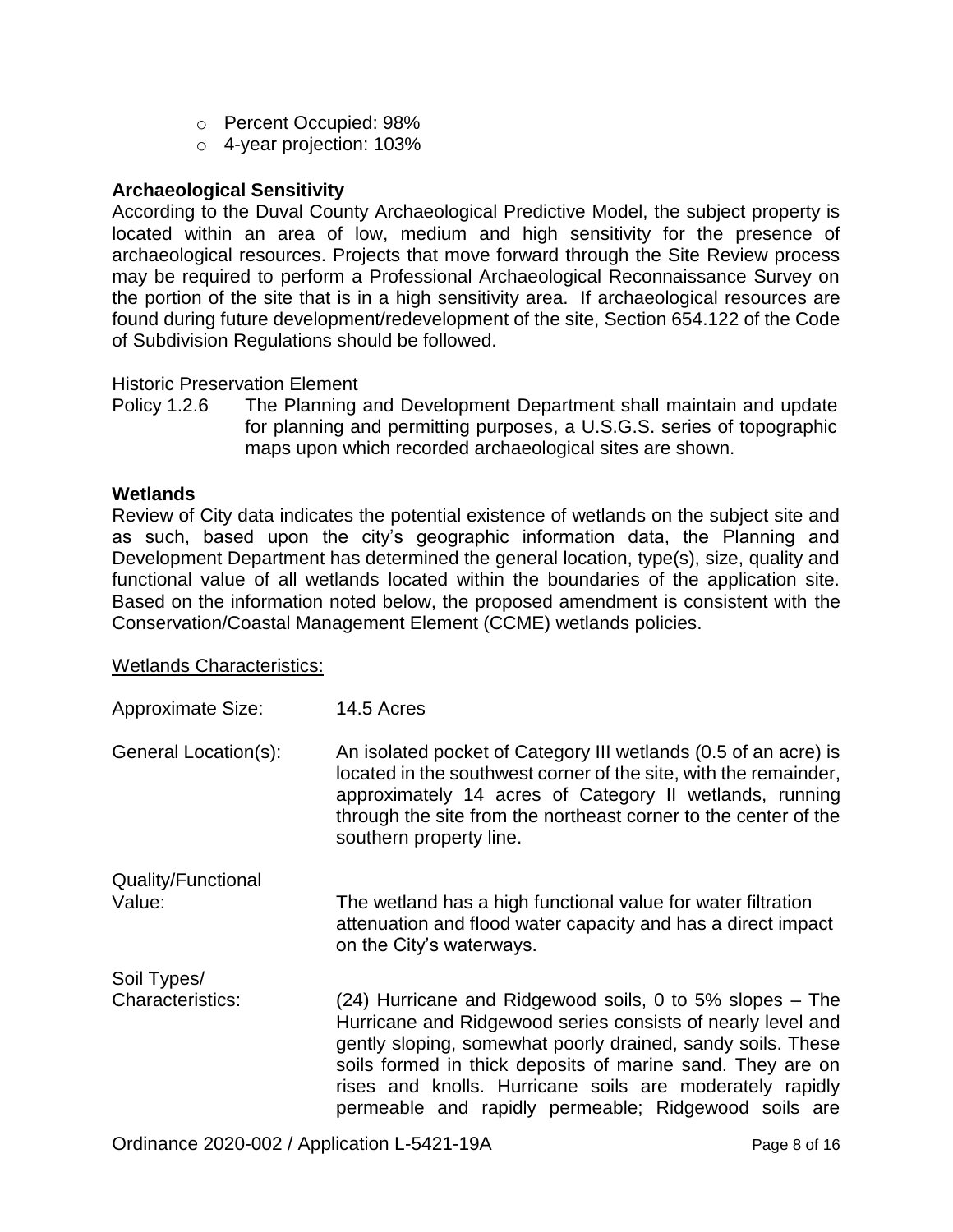rapidly permeable. Generally, the high water table of Hurricane soils is at a depth of 24 to 42 inches, and Ridgewood soils is at a depth of 18 to 42 inches.

(32) Leon fine sand, 0 to 2% slopes – The Leon series consists of nearly level, poorly drained and very poorly drained, sandy soils. These soils formed in thick beds of marine sand. They are in flatwoods and tidal marshes. The soils are slowly permeable to moderately rapidly permeable. In areas in flatwoods, the high water table generally is at a depth of 6 to 18 inches. In tidal areas, the high water table is at or near the surface and the areas are flooded twice daily by fluctuating tides for very brief periods.

(62) Rutlege mucky fine sand, 0 to 2% slopes, frequently flooded – The Rutlege series consists of nearly level, very poorly drained, sandy soils. They formed in thick sandy marine sediments. They are on flood plains. The soils are rapidly permeable. The high water table generally is at or near the surface, and areas are subject to frequent flooding for brief periods.

Wetland Category: Category II and III

Consistency of

Permitted Uses: Residential uses are permitted in Category II and III wetlands, subject to limitations put forth in CCME Policies 4.1.5 and 4.1.6 (shown below).

| <b>Environmental Resource</b><br>Permit (ERP): | Not provided by the applicant                                                                                                                   |
|------------------------------------------------|-------------------------------------------------------------------------------------------------------------------------------------------------|
| Wetlands Impact:                               | Insufficient information to determine impacts. Upon submittal,<br>the companion PUD will be evaluated for compliance with<br>wetlands policies. |

#### Relevant Policies: See below

#### **CCME Policy 4.1.5**

The permitted uses within Category I and II wetlands shall be limited to the following land uses and associated standards, provided such use is consistent with the Future Land Use Map series (FLUMs):

(1) Conservation uses, provided the following standards are met:

(a) Dredge and fill

Ordinance 2020-002 / Application L-5421-19A Page 9 of 16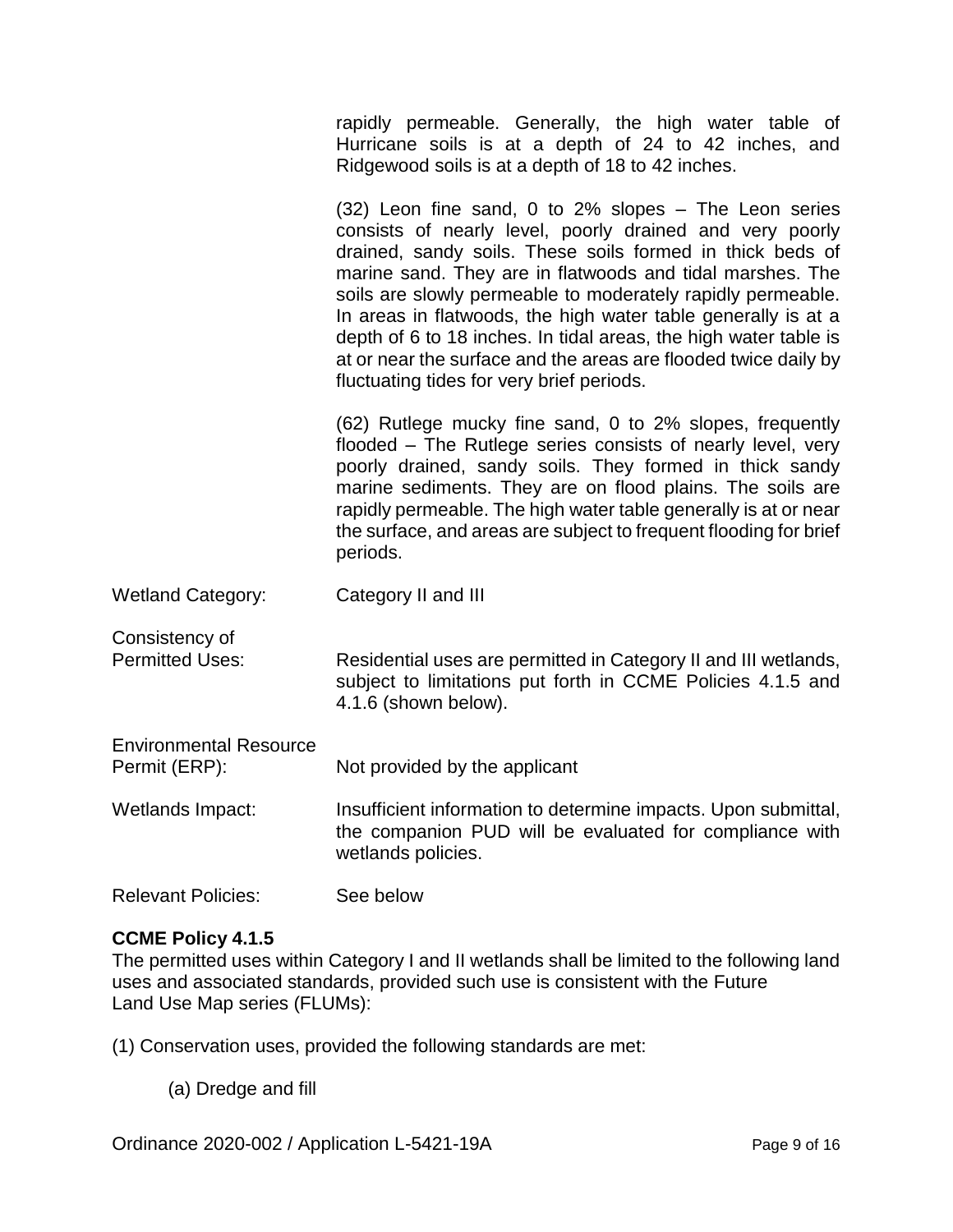Dredging or filling of the Category I and II wetlands shall not exceed more than 5% of the wetlands on-site; and

(b) Vegetation

For Category I wetlands:

All native vegetation outside the development area is maintained in its natural state

For Category II wetlands:

No more than 10% of the arial extent of the vegetation outside the development area may be altered or removed; and

#### (2) Residential uses, provided the following standards are met:

(a) Density/Dredge and fill

Where lots, except for lots of record as defined in the Future Land Use Element, are located totally within the wetlands:

i density shall not exceed one (1) dwelling unit per five (5) acres; and ii buildings shall be clustered together to the maximum extent practicable; and iii dredging or filling shall not exceed 5% of the wetlands on-site; and

#### (b) Vegetation

For Category I wetlands: All native vegetation outside the development area is maintained in its natural state

For Category II wetlands: No more than 10% of the arial extent of the vegetation outside the development area may be altered or removed; and

- (3) Water-dependent and water-related uses, provided the following standards are met:
	- (a) Vegetation

For Category I wetlands:

All native vegetation outside the development area is maintained in its natural state

For Category II wetlands:

No more than 10% of the arial extent of the vegetation outside the development area may be altered or removed; and

(b) Boat facilities siting and operation Boat facilities are further subject to Objectives 10.1, 10.2, 10.3, 10.5 and 10.6 and their related policies of this element.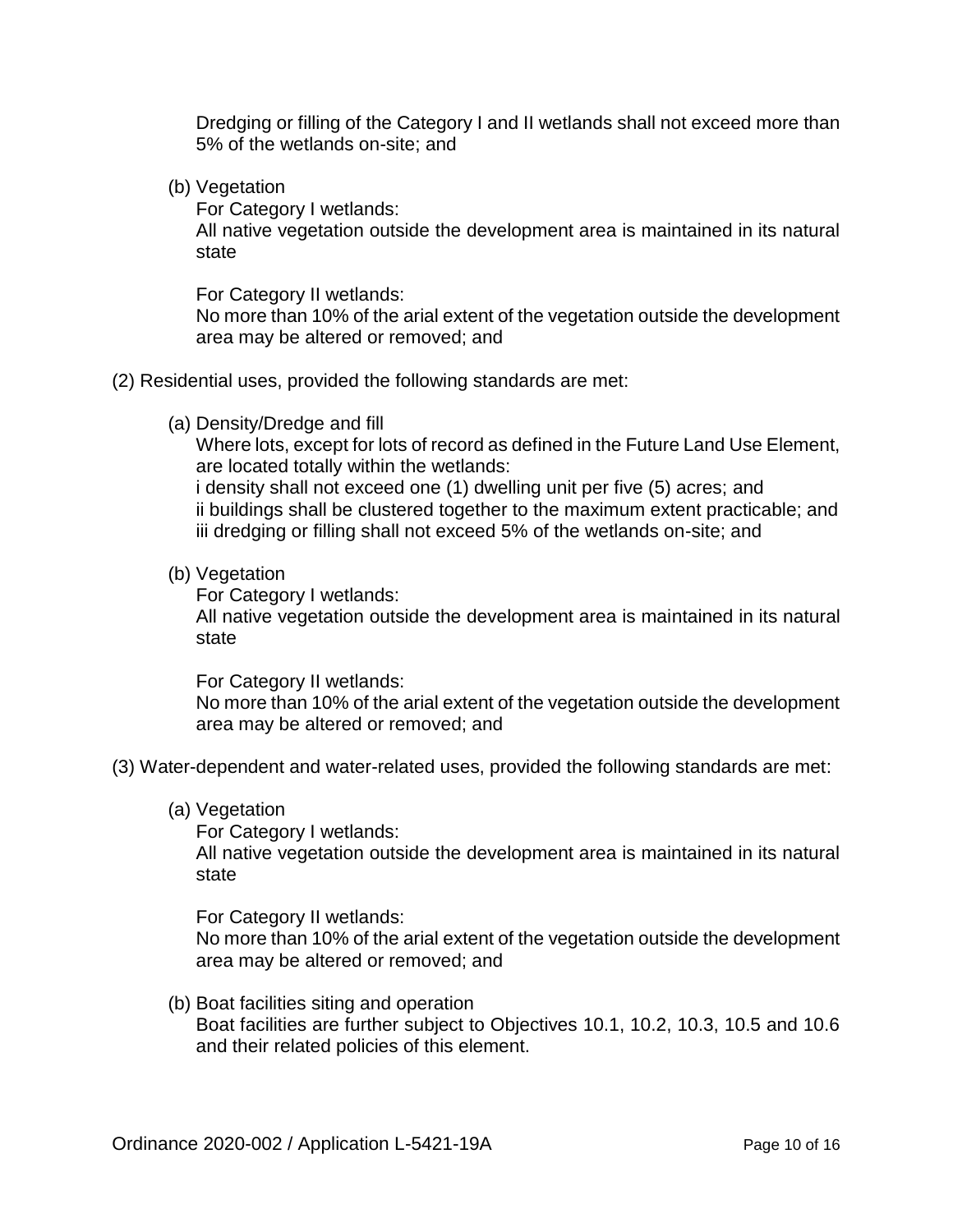(4) Access to a permitted use, subject to the requirements of (a), (b), and (f) as noted in the performance standards outlined in Policy 4.1.3 above.

(5) Any use which can be shown to be clearly in the public interest, subject to the requirements of (a), (b), (d) and (f) as noted in the performance standards outlined in Policy 4.1.3 above.

(6) For Category II wetlands only, silvicultural uses are allowed, provided the following standards are met:

Best Management Practices: Silviculture

Such activities are conducted in compliance with the provisions of the "Silvicultural Best Management Practices Manual", as may be amended, published by the Florida Division of Forestry, Department of Agriculture and Consumer Services.

#### **CCME Policy 4.1.6**

The permitted uses within Category III wetlands shall be limited to the following land uses and associated standards, provided such use is consistent with the Future Land Use Map series (FLUMs)

- (1) Any use not otherwise listed below, provided all of the basic requirements outlined in Policy 4.1.3 above are met:
	- (a) Silvicultural uses, provided the following standards are met:

Best Management Practices: Silviculture Such activities are conducted in compliance with the provisions of the "Silvicultural Best Management Practices Manual", as may be amended, published by the Florida Division of Forestry, Department of Agriculture and Consumer Services.

(b) Agricultural uses, provided the following standards are met:

Best Management Practices: Agriculture Such activities are to be in compliance with Chapter 40C-44, F.A.C.

(2) Any use that can be shown to be clearly in the public interest, subject to the requirements of (a), (b), (d) and (f) as noted in the performance standards outlined in Policy 4.1.3 above.

### **PROCEDURAL COMPLIANCE**

Upon site inspection by the Planning and Development Department on December 31, 2019, the required notices of public hearing signs were posted. Twelve (12) notices were mailed out to adjoining property owners informing them of the proposed land use change and pertinent public hearing and meeting dates.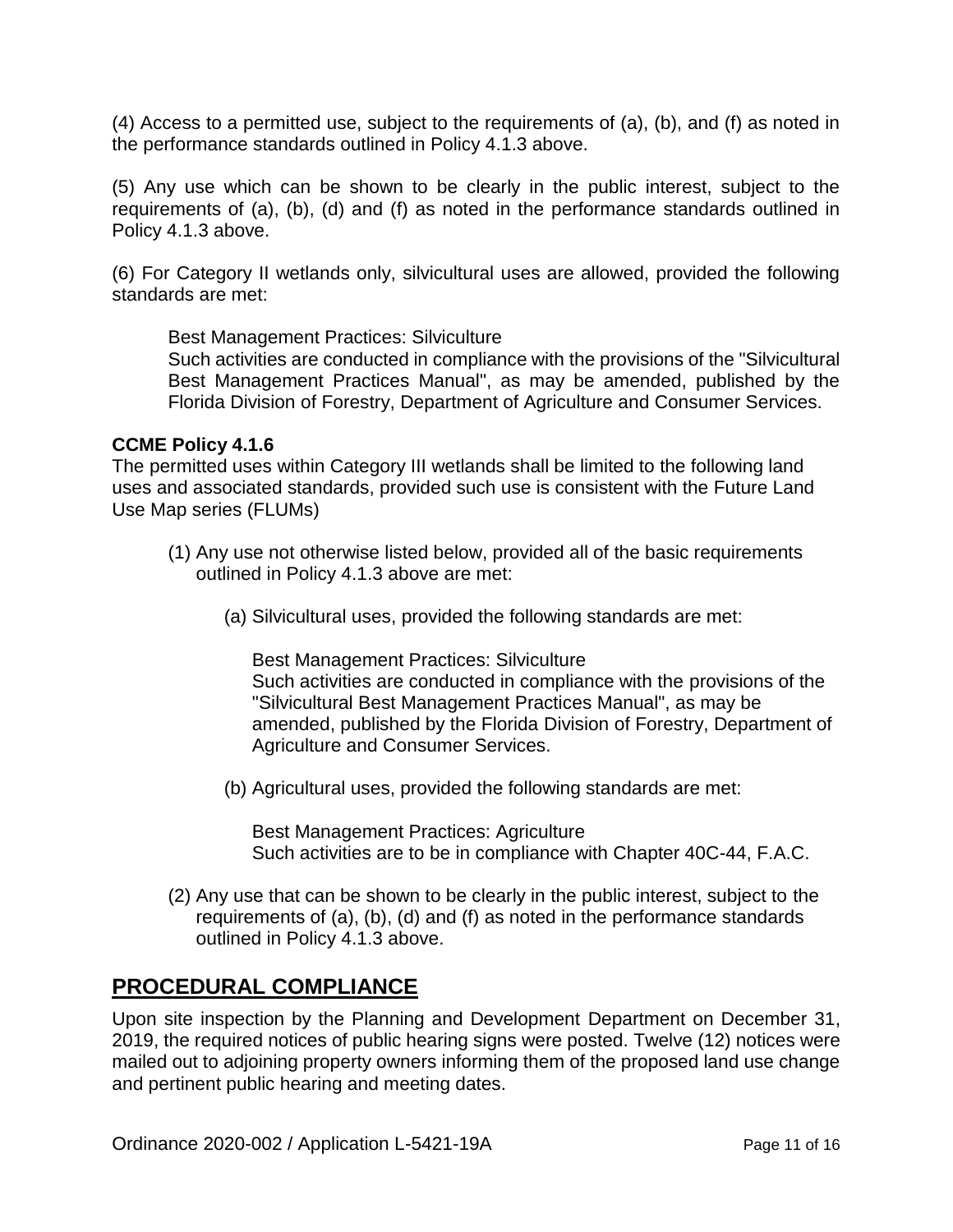The Citizen Information Meeting was held on January 21, 2020. No members of the public were present.

### **CONSISTENCY EVALUATION**

#### **Consistency with 2030 Comprehensive Plan Goals, Objectives and Policies**

#### Future Land Use Element (FLUE)

#### *Development Area*

*Rural Area (RA)*: The RA consists of all lands outside of the Suburban Area (SA) and corresponds with predominantly undeveloped portions of the City with land uses such as Agriculture, Recreation, Conservation, or Public Buildings Facilities. Development should occur at very low densities which create little demand for new infrastructure and community serving supporting uses, unless development occurs under the Multi-Use Category, as a Rural Village or as a Master Planned Community as defined in this element. Development may occur within the Rural Area provided that it is consistent with the Operational Provisions and the Land Use category descriptions. Otherwise, development beyond such boundaries is considered urban sprawl and is to be discouraged.

- Policy 1.1.12 Promote the use of Planned Unit Developments (PUDs), cluster developments, and other innovative site planning and smart growth techniques in all commercial, industrial and residential plan categories, in order to allow for appropriate combinations of complementary land uses, and innovation in site planning and design, subject to the standards of this element and all applicable local, regional, State and federal regulations.
- Policy 1.1.16 Require mitigation of adverse land use impacts on adjacent uses during development and redevelopment through:
	- 1. Creation of like uses;
	- 2. Creation of complementary uses;
	- 3. Enhancement of transportation connections;
	- 4. Use of noise, odor, vibration and visual/aesthetic controls; and/or
	- 5. Other appropriate mitigation measures such as requirements for buffer zones and landscaping between uses.
- Policy 1.1.20 Development uses and densities shall be determined by the Development Areas described in the Operational Provisions for the Central Business District (CBD); Urban Priority Area (UPA); the Urban Area (UA); the Suburban Area (SA); and the Rural Area (RA) as identified in the 2030 Comprehensive Plan, in order to prevent urban sprawl, protect agricultural lands, conserve natural open space, and to minimize the cost of public facilities and services.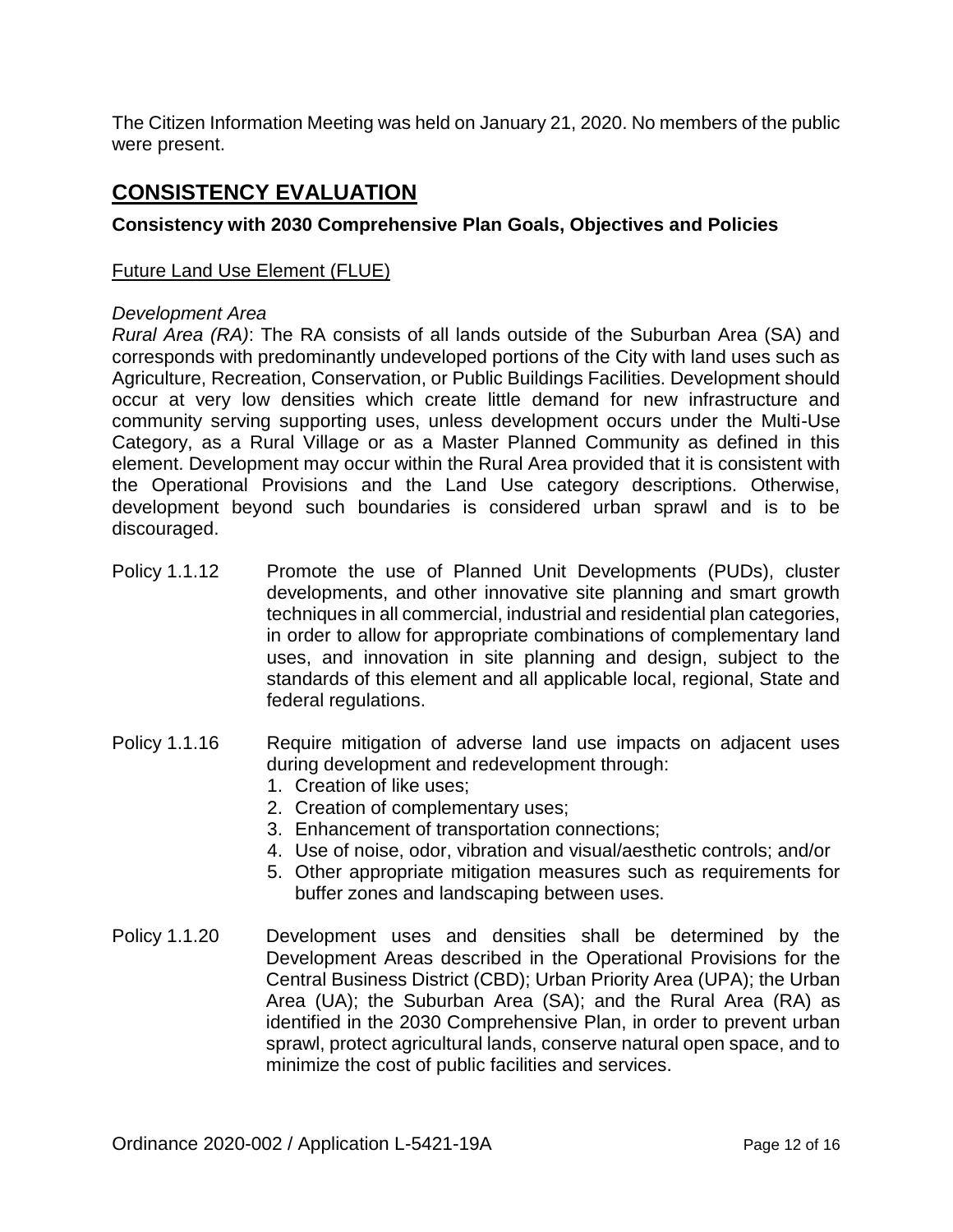- Goal 3 To achieve a well-balanced and organized combination of residential, non-residential, recreational and public uses served by a convenient and efficient transportation network, while protecting and preserving the fabric and character of the City's neighborhoods and enhancing the viability of non-residential areas.
- Objective 3.1 Continue to maintain adequate land designated for residential uses which can accommodate the projected population and provide safe, decent, sanitary and affordable housing opportunities for the citizens. Protect single-family residential neighborhoods by requiring that any other land uses within single-family areas meet all applicable requirements described in the Development Areas and the Plan Category Descriptions of the Operative Provisions of the 2030 Comprehensive Plan and Land Development Regulations.
- Policy 3.1.6 The City shall provide for development of a wide variety of housing types by area, consistent with the housing needs characteristics and socioeconomic profiles of the City's households as described in the Housing Element.

According to the Category Descriptions within the Future Land Use Element (FLUE), the Agriculture land use categories are intended to provide for agricultural uses and to preserve the existing rural character of outlying areas of the City. The Rural Residential (RR) land use category within the Rural Development Area is intended to provide rural estate residential opportunities. Plan amendment requests for new RR designations are preferred in locations which are supplied with full urban services.

The subject site is accessed by, and fronts, Cedar Point Road, which is classified as a collector roadway, and is located on the north side of the intersection with Sheffield Road, a local road. Properties currently designated as agricultural land use abut the subject site on all sides; the majority of these properties are state-owned preservation land. Approximately 1/3 of a mile to the west of the subject site, properties are designated as RR, and approximately ½ of a mile to the south of the subject site, along Sheffield Road, a parcel was amended from AGR-4 to RR in 2006 via Ordinance 2006-0519-E. Development along Cedar Point Road is a mix of rural estate lots and single-family subdivisions to undeveloped land and preservation land, particularly to the east approaching the Timucuan Preserve.

The proposed amendment is consistent with the intent of the Rural Development Area as it would allow for development at a very low density and would create little demand for new infrastructure or community-serving support uses. As such, the proposed amendment is also consistent with FLUE Policy 1.1.20.

The proposed amendment to RR would add residential opportunities on rural estate-sized lots, consistent with growth and land development trends in North Jacksonville. Further, the subject site is served by a convenient transportation network and recreational and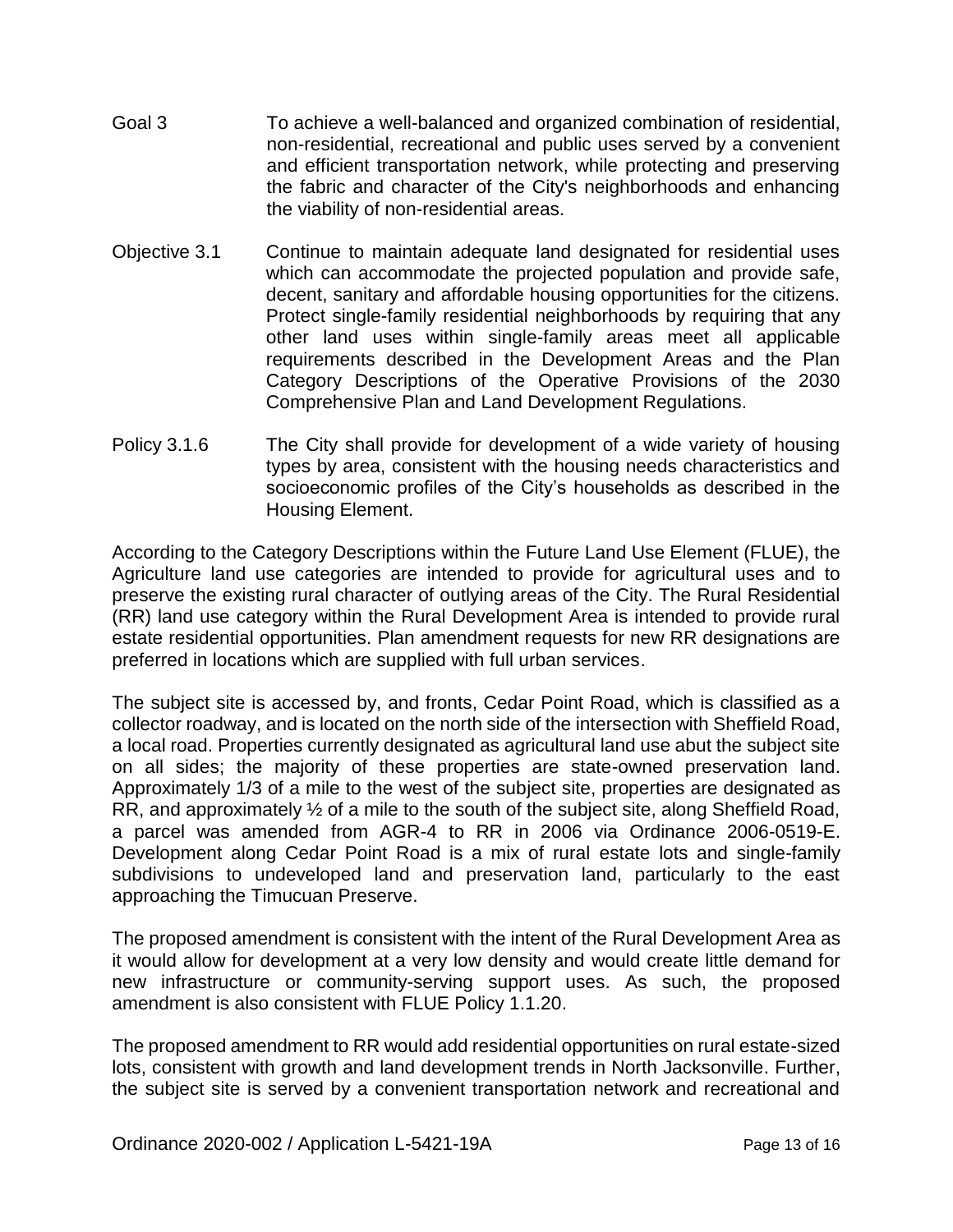public uses. The applicant stated that the developer intends to connect to public water and sewer, available along Cedar Point Road. For these reasons, the proposed amendment is consistent with FLUE Goal 3, Objective 3.1, and Policy 3.1.6.

The applicant will be submitting a companion PUD rezoning application during the adoption round of this legislation. Given preservation land adjacent to the subject site, the PUD will require mitigation of any adverse land use impacts on adjacent uses during development and redevelopment consistent with FLUE Policy 1.1.16. The PUD will also allow for the opportunity to cluster development and provide innovative site planning techniques so that the proposed development will be responsive to the site's topography and environment, consistent with FLUE Policy 1.1.12.

#### **Vision Plan**

The subject property is located within the boundaries of the North Jacksonville Vision Plan (September 2003). The Plan offers no specific recommendations for the subject site, but it recognizes this area as being a "gateway" from Jacksonville to the Timucuan "Eco-Center."

#### **Strategic Regional Policy Plan**

The proposed amendment is consistent with the following Objective and Policy of the Strategic Regional Policy Plan, Regional Health Subject Area:

- Objective: Housing Options That Provide Choices to All of Our Residents and Promote Demographic and Economic Diversity as One Way to Ensure that Our Communities are Viable and Interesting Places for the Long Term.
- Policy 21: The Region supports diverse and sufficient housing stock to provide choices for all households, from single persons to extended families with children.

The proposed land use amendment is consistent with Policy 21 of the Regional Health Subject Area as it encourages providing more housing options in the North Planning District.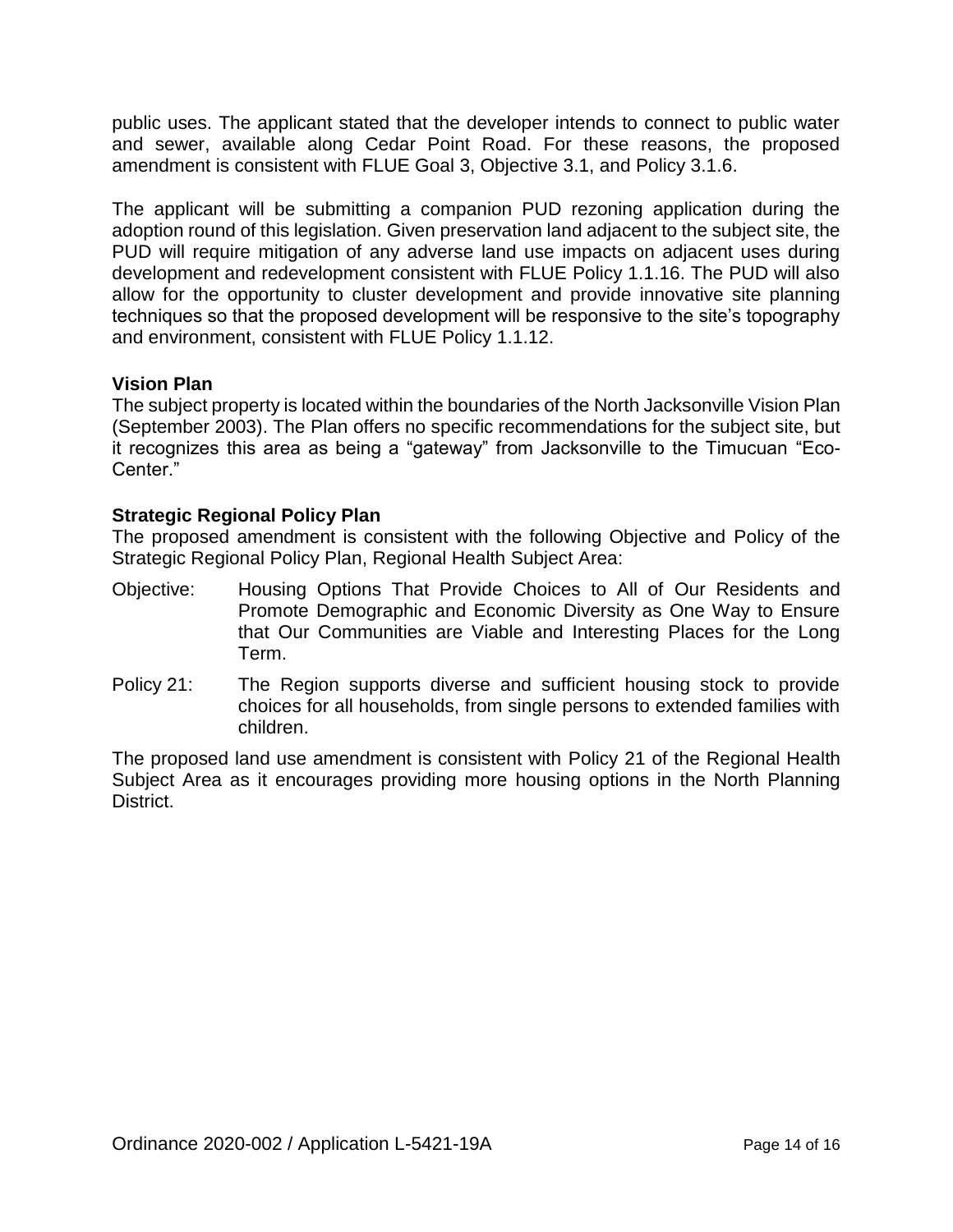## **LAND USE AMENDMENT SITE LOCATION AND CURRENT LAND USE MAP**